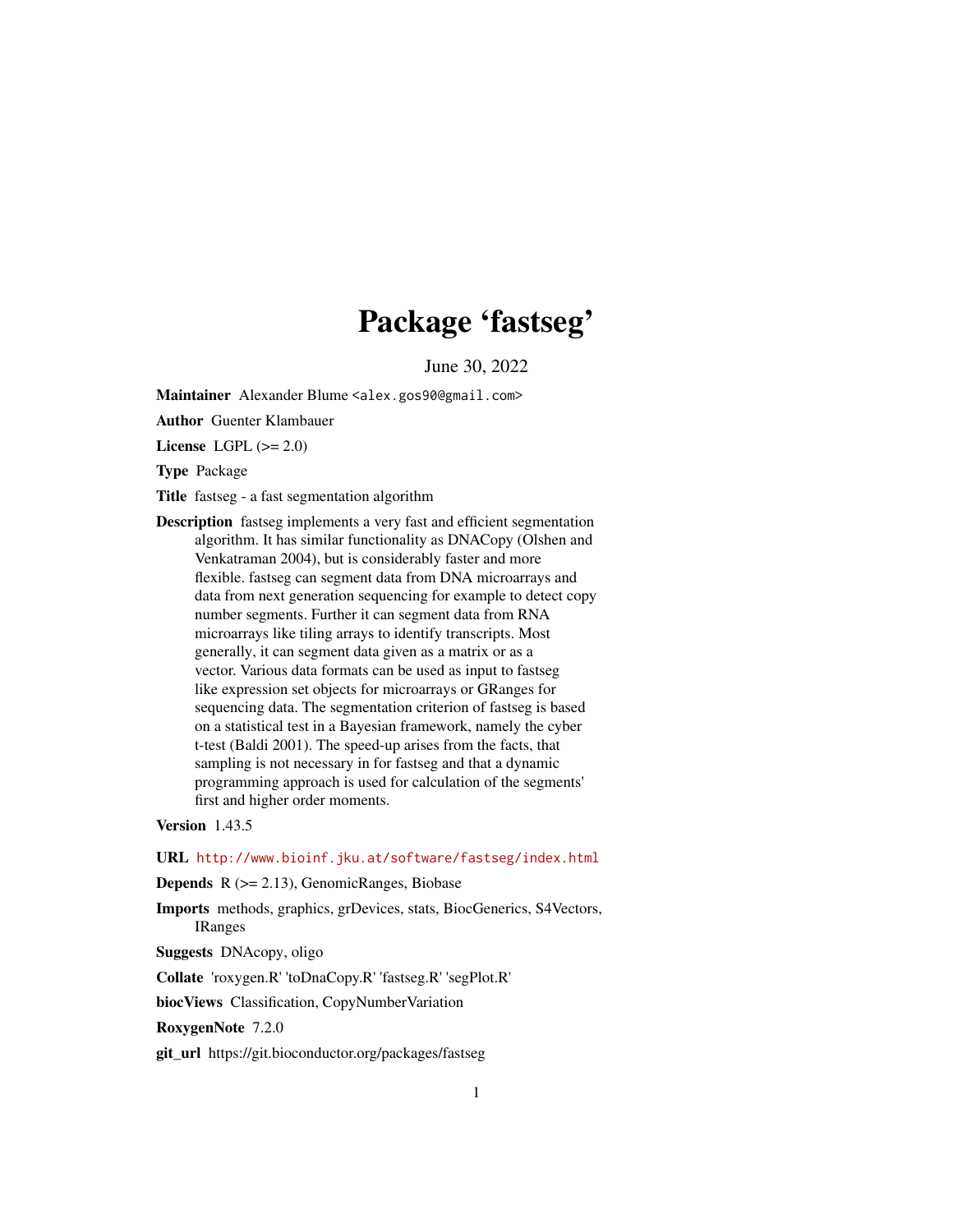2 fastseg

git\_branch master git\_last\_commit 9b1d539 git\_last\_commit\_date 2022-05-24 Date/Publication 2022-06-30

### R topics documented:

| Index |  |  |  |  |  |  |  |  |  |  |  |  |  |  |  |  |  |  |
|-------|--|--|--|--|--|--|--|--|--|--|--|--|--|--|--|--|--|--|

coriell *Array CGH data set of Coriell cell lines*

#### Description

These are two data array CGH studies sets of Corriel cell lines taken from the reference below.

#### Format

A data frame containing five variables: first is clone name, second is clone chromosome, third is clone position, fourth and fifth are log2ratio for two cell lines.

#### References

#### [http://www.nature.com/ng/journal/v29/n3/suppinfo/ng754\\_S1.html](http://www.nature.com/ng/journal/v29/n3/suppinfo/ng754_S1.html)

Snijders et al., Assembly of microarrays for genome-wide measurement of DNA copy number, Nature Genetics, 2001

fastseg *Detection of breakpoints using a fast segmentation algorithm based on the cyber t-test.*

#### Description

Detection of breakpoints using a fast segmentation algorithm based on the cyber t-test.

#### Usage

```
fastseg(x, type = 1, alpha = 0.05, segMedianT, minSeg = 4,
 eps = 0, delta = 5, maxInt = 40, squashing = 0,
 cyberWeight = 10)
```
<span id="page-1-0"></span>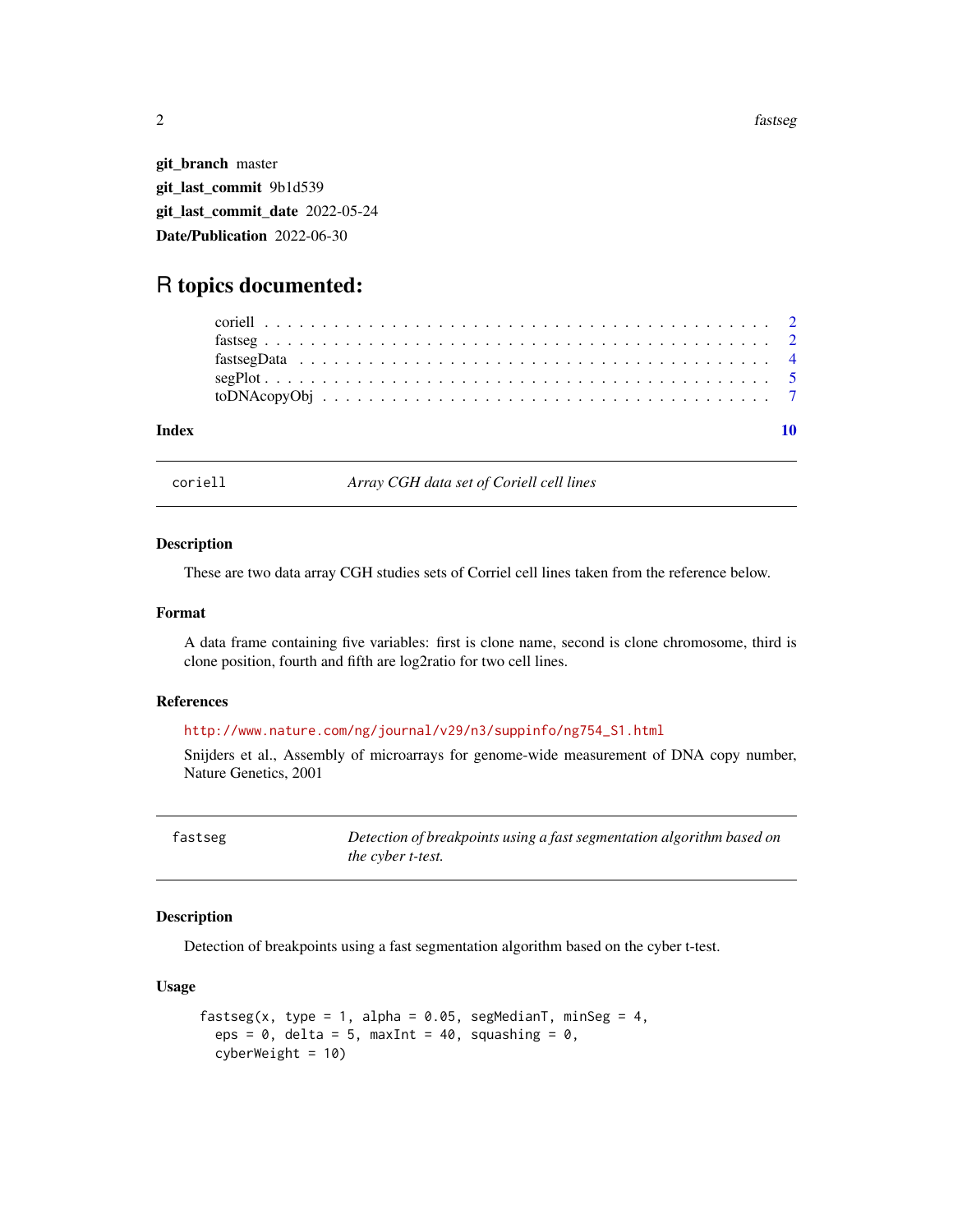#### fastseg 3

#### Arguments

| х           | Values to be segmented either in the format of a sorted GRanges object, Expres-<br>sionSet object, matrix or vector.                                                                                                                                                                                                                       |
|-------------|--------------------------------------------------------------------------------------------------------------------------------------------------------------------------------------------------------------------------------------------------------------------------------------------------------------------------------------------|
| type        | Parameter that sets the type of test. If set to 1 a test of the left against the right<br>window is performend. If set to 2 the segment is also tested against the global<br>mean. (Default = $1$ ).                                                                                                                                       |
| alpha       | A value between 0 and 1 is interpreted as the ratio of initial breakpoints. An inte-<br>ger greater than one is interpreted as number of desired breakpoints. Increasing<br>this parameter leads to more segments. (Default = $0.1$ )                                                                                                      |
| segMedianT  | A numeric vector of length two with the thresholds of segments' median values<br>that are considered as significant. Only segments with a median above the first or<br>below the second value are kept in a final merging step. If missing the algorithm<br>will try to find a reasonable value by using z-scores. (Default "missing".)    |
| minSeg      | The minimal segment length. (Default = $4$ ).                                                                                                                                                                                                                                                                                              |
| eps         | Minimal distance between consecutive values. Only consecutive values with a<br>minimium distance of "eps" are tested. This makes the segmentation algorithm<br>even faster. If all values should be tested "eps" can be set to zero. If missing the<br>algorithm will try to find a reasonable value by using quantiles. (Default = $0$ .) |
| delta       | Segment extension parameter. If delta consecutive extensions of the left and the<br>right segment do not lead to a better p-value the testing is stopped. (Default $=$<br>5).                                                                                                                                                              |
| maxInt      | Maximal length of the left and the right segment. (Default = $40$ ).                                                                                                                                                                                                                                                                       |
| squashing   | The degree of squashing of the input values. If set to zero no squashing is<br>performed. (Default = $0$ ).                                                                                                                                                                                                                                |
| cyberWeight | The nu parameter of the cyber t-test. Can be interpreted as the weight of the<br>global variance. The higher the value the more small segments with high vari-<br>ance will be significant. (Default = $10$ ).                                                                                                                             |

#### Value

A data frame containing the segments.

#### Author(s)

Guenter Klambauer <klambauer@bioinf.jku.at>

#### Examples

```
library(fastseg)
```

```
#####################################################################
### the data
#####################################################################
data(coriell)
head(coriell)
samplenames <- colnames(coriell)[4:5]
```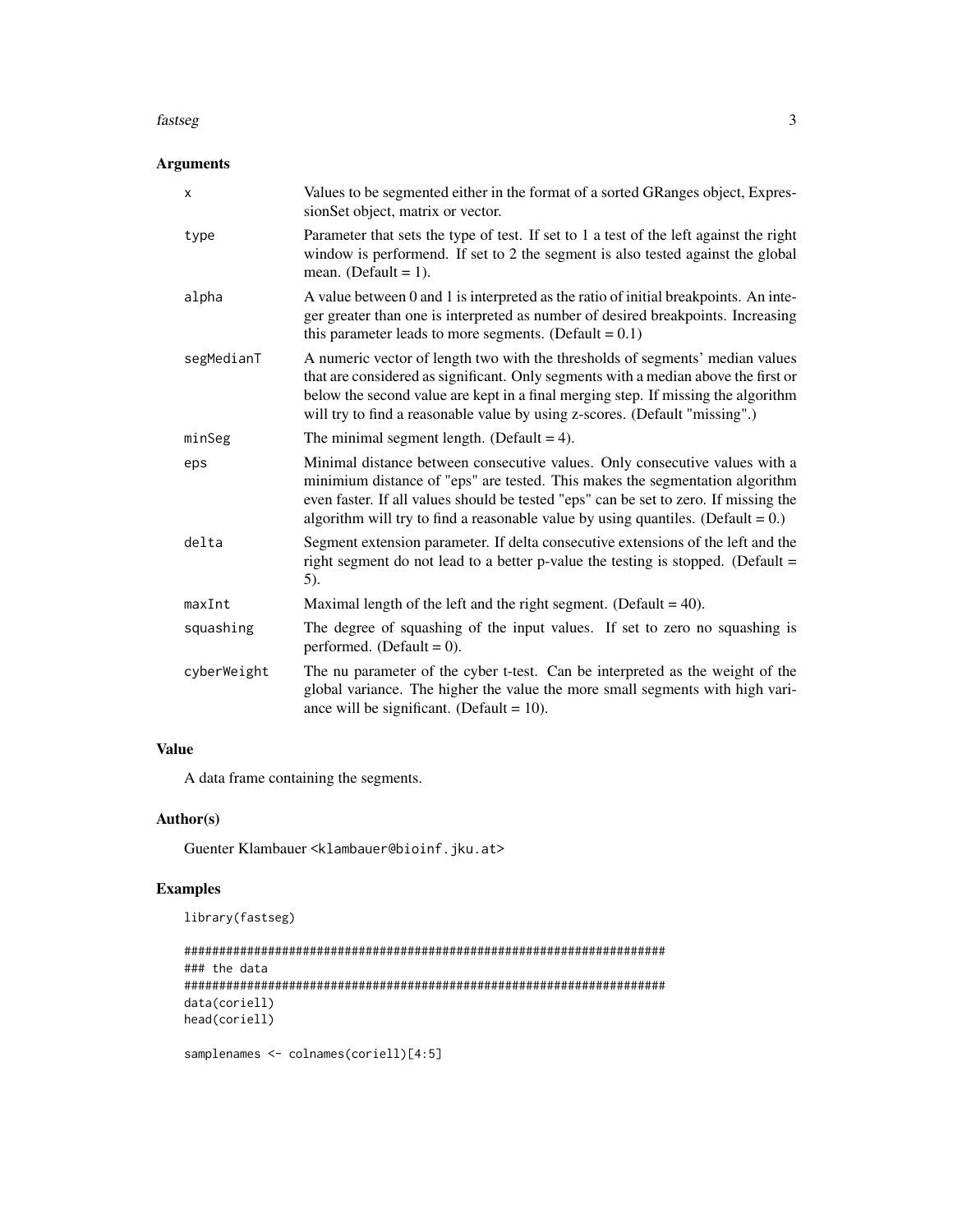#### fastsegData

```
data \leq as.matrix(coriell[4:5])
data[is.na(data)] <- median(data, na.rm=TRUE)
chrom <- coriell$Chromosome
maploc <- coriell$Position
## GRanges
library("GenomicRanges")
## with both individuals
gr <- GRanges(seqnames=chrom,
     ranges=IRanges(maploc, end=maploc))
mcols(gr) <- data
colnames(mcols(gr)) <- samplenames
res <- fastseg(gr)
## with one individual
gr2 \leftarrow grdata2 \leftarrow as_matrix(data[, 1])colnames(data2) <- "sample1"
mcols(gr2) < - data2res <- fastseg(gr2)
## vector
data2 <- data[, 1]
res <- fastseg(data2)
## matrix
data2 <- data[1:400, ]res <- fastseg(data2)
```
fastsegData

Example data set for fastseg

#### **Description**

The data is a small subset of copy number calls which were produced by the cn.farms algorithm from an Affymetrix SNP microarray experiment of a HapMap sample.

<span id="page-3-0"></span> $\overline{4}$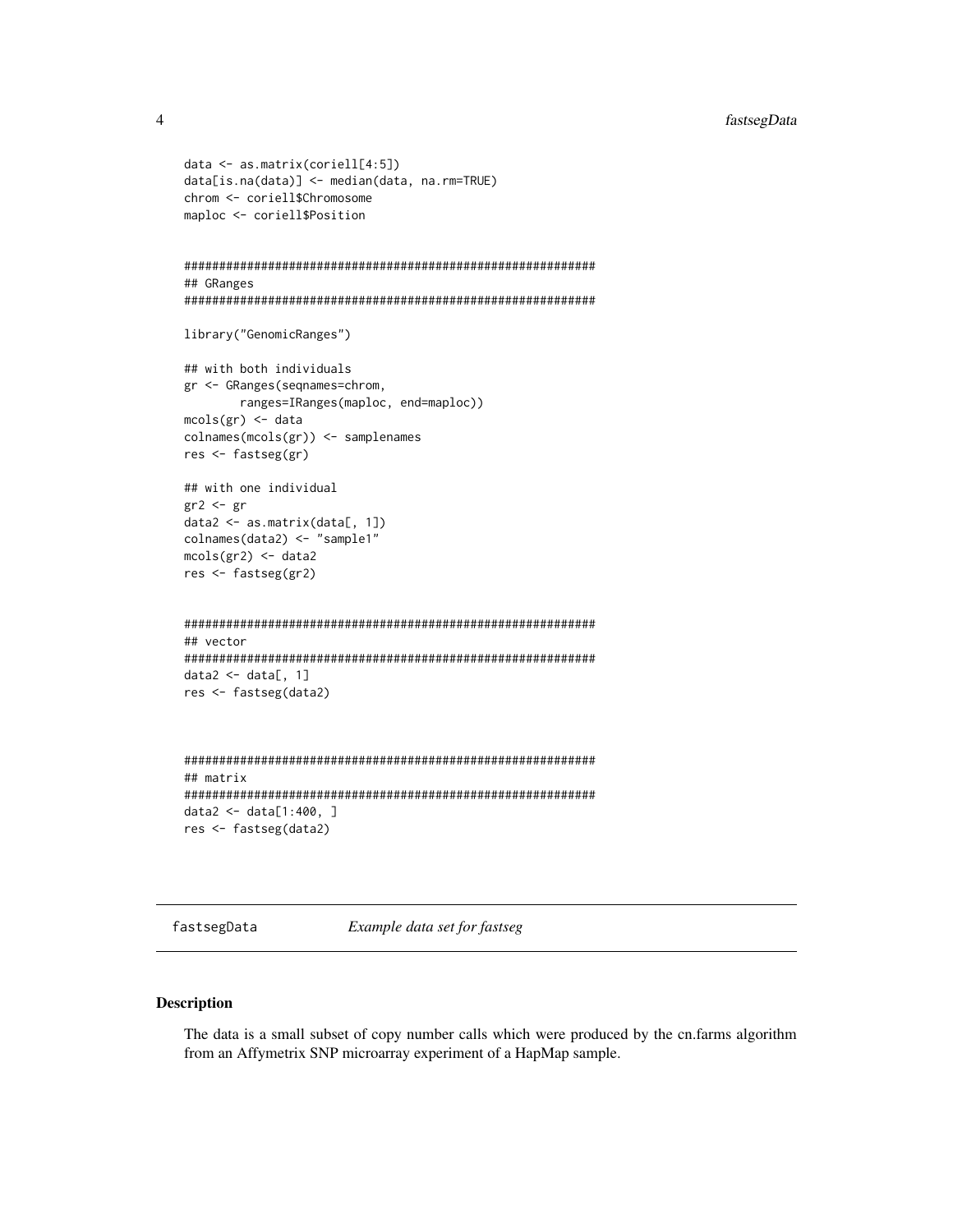#### <span id="page-4-0"></span> $s$ egPlot  $\sim$  5

#### Format

A simple vector with a copy number call as produced by the cn.farms algorithm.

#### References

<http://nar.oxfordjournals.org/content/early/2011/04/12/nar.gkr197.abstract> Clevert et al., cn.FARMS: a latent variable model to detect copy number variations in microarray data with a low false discovery rate, NAR, 2011

| segPlot | Plots the data from a copy number array experiment (aCGH, ROMA           |
|---------|--------------------------------------------------------------------------|
|         | etc.) along with the results of segmenting it into regions of equal copy |
|         | numbers.                                                                 |

#### Description

Plots the data from a copy number array experiment (aCGH, ROMA etc.) along with the results of segmenting it into regions of equal copy numbers.

#### Usage

```
segPlot(x, res, plot.type = "chrombysample",
 altcol = TRUE, sbyc.layout = NULL, cbys.nchrom = 1,cbys.layout = NULL, include.means = TRUE,
 zeroline = TRUE, pt.pch = NULL, pt.cex = NULL,
 pt.cols = NULL, segcol = NULL, zlcol = NULL,
 ylim = NULL, 1wd = NULL, \dots)
```
#### Arguments

| X           | The object that was segmented by fastseg.                                                                                                                                                                                                                                                                                                                                  |
|-------------|----------------------------------------------------------------------------------------------------------------------------------------------------------------------------------------------------------------------------------------------------------------------------------------------------------------------------------------------------------------------------|
| res         | The result of fastseg.                                                                                                                                                                                                                                                                                                                                                     |
| plot.type   | the type of plot. (Default $=$ "s").                                                                                                                                                                                                                                                                                                                                       |
| altcol      | logical flag to indicate if chromosomes should be plotted in alternating colors in<br>the whole genome plot. (Default $= TRUE$ ).                                                                                                                                                                                                                                          |
| sbyc.layout | layout settings for the multifigure grid layout for the 'samplebychrom' type. It<br>should be specified as a vector of two integers which are the number of rows and<br>columns. The default values are chosen based on the number of chromosomes<br>to produce a near square graph. For normal genome it is $4x6(24$ chromosomes)<br>plotted by rows. (Default $=$ NULL). |
| cbys.layout | layout settings for the multifigure grid layout for the 'chrombysample' type.<br>As above it should be specified as number of rows and columns and the default<br>chosen based on the number of samples. (Default = NULL).                                                                                                                                                 |
| cbys.nchrom | the number of chromosomes per page in the layout. (Default $= 1$ ).                                                                                                                                                                                                                                                                                                        |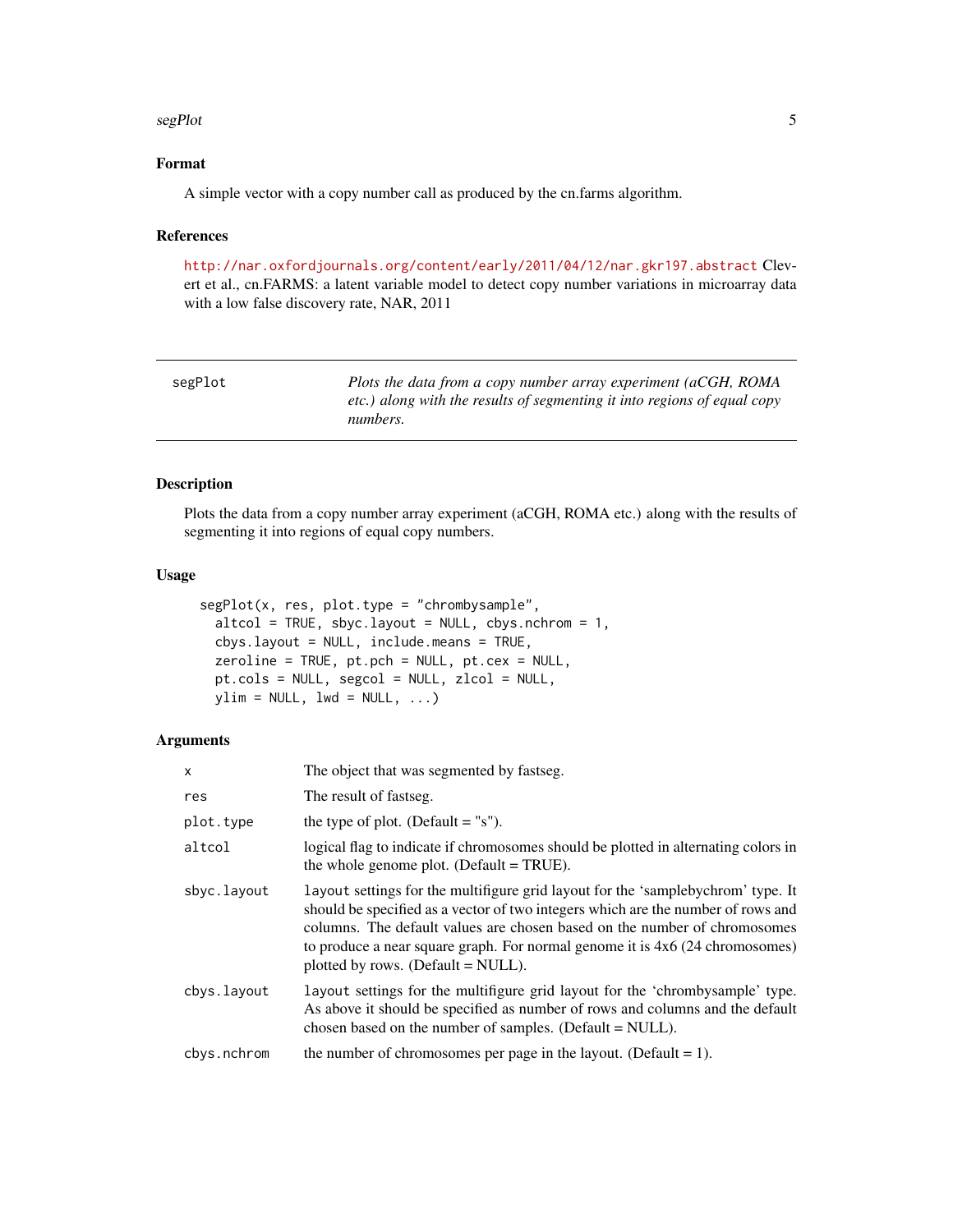| include.means | logical flag to indicate whether segment means are to be drawn. (Default $=$<br>TRUE).                                          |
|---------------|---------------------------------------------------------------------------------------------------------------------------------|
| zeroline      | logical flag to indicate whether a horizontal line at $y=0$ is to be drawn. (Default<br>$= TRUE$ ).                             |
| pt.pch        | the plotting character used for plotting the log-ratio values. (Default $=$ ".")                                                |
| pt.cex        | the size of plotting character used for the log-ratio values (Default = 3).                                                     |
| pt.cols       | the color list for the points. The colors alternate between chromosomes. (Default<br>$= c("green", "black").$                   |
| segcol        | the color of the lines indicating the segment means. (Default $=$ "red").                                                       |
| zlcol         | the color of the zeroline. (Default $=$ "grey").                                                                                |
| ylim          | this argument is present to override the default limits which is the range of sym-<br>metrized $log-ratios$ . (Default = NULL). |
| lwd           | line weight of lines for segment mean and zeroline. (Default $= 3$ ).                                                           |
| $\ddots$      | other arguments which will be passed to plot commands.                                                                          |

#### Value

A plot of the values and segments.

#### Author(s)

klambaue

#### Examples

```
data(coriell)
head(coriell)
samplenames <- colnames(coriell)[4:5]
data <- as.matrix(coriell[4:5])
chrom <- coriell$Chromosome
maploc <- coriell$Position
library("GenomicRanges")
gr <- GRanges(seqnames=chrom,
ranges=IRanges(maploc, end=maploc))
mcols(gr) <- data
colnames(mcols(gr)) <- samplenames
res <- fastseg(gr)
segPlot(gr,res)
```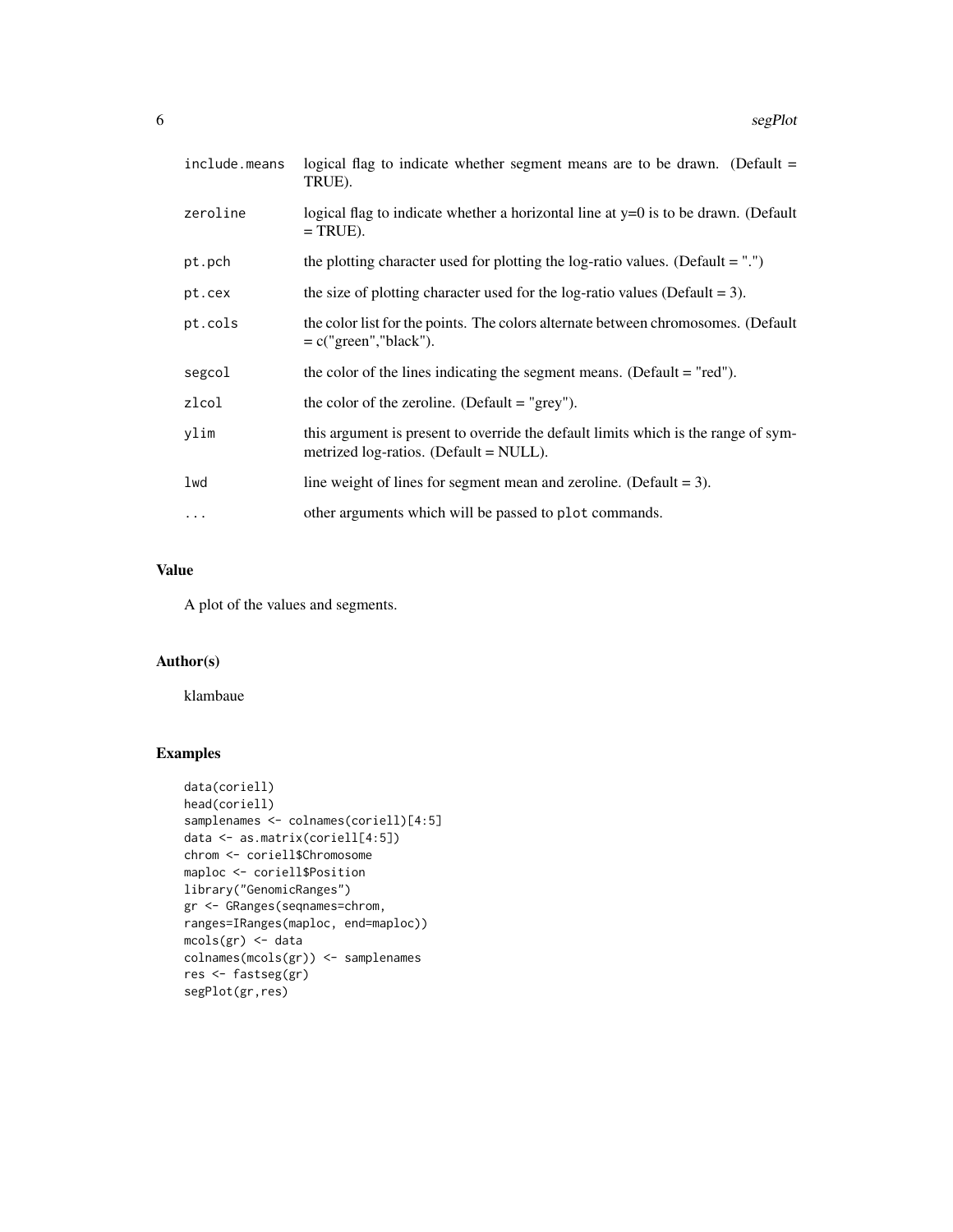<span id="page-6-0"></span>toDNAcopyObj

#### **Description**

Function to create a DNAcopy object for plot functions.

#### **Usage**

toDNAcopyObj(segData, chrom, maploc, genomdat, sampleNames)

#### **Arguments**

| segData     | The results of the segmentation.                           |
|-------------|------------------------------------------------------------|
| chrom       | The vector of the chromosomes from the original data.      |
| maploc      | A vector with the physical positions of the original data. |
| genomdat    | A matrix with the original data.                           |
| sampleNames | The sample names of the original data.                     |

#### **Value**

An DNAcopy equivalent object.

#### Author(s)

**Andreas Mitterecker** 

#### **Examples**

library(fastseg)

```
### the data
data(coriell)
head(coriell)
```

```
samplenames <- colnames(coriell)[4:5]
data \leq as.matrix(coriell[4:5])
data[is.na(data)] <- median(data, na.rm=TRUE)
chrom <- coriell$Chromosome
maploc <- coriell$Position
```

```
## GRanges
```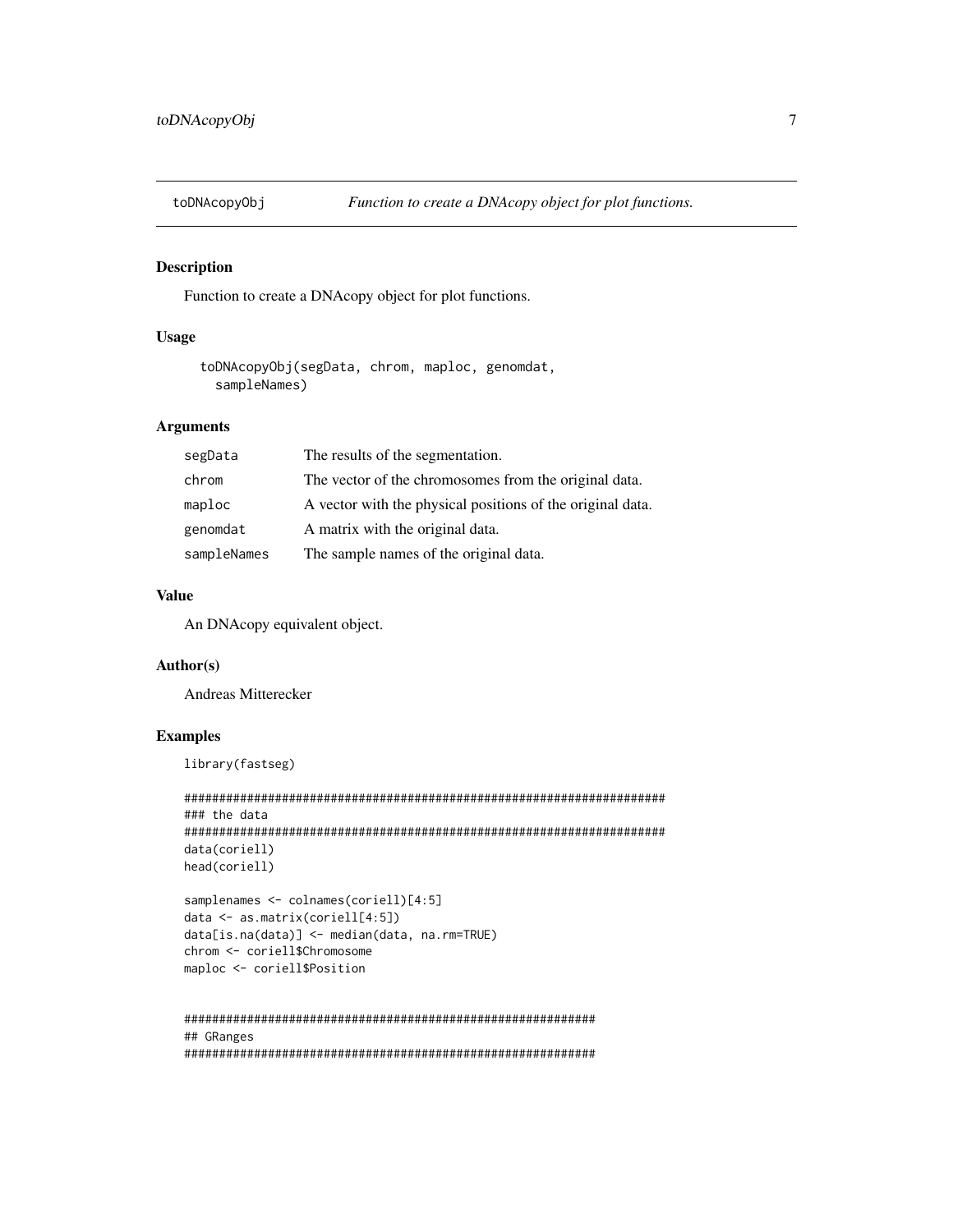```
library("GenomicRanges")
## with both individuals
gr <- GRanges(seqnames=chrom,
        ranges=IRanges(maploc, end=maploc))
mcols(gr) <- data
colnames(mcols(gr)) <- samplenames
res <- fastseg(gr)
segres <- toDNAcopyObj(
        segData = res,
        chrom = as.character(seqnames(gr)),
        chrom - as.character(sequalies)<br>maploc = as.numeric(start(gr)),
        genomdat = data,sampleNames = samplenames)
## with one individual
gr2 <- gr
data2 <- as.matrix(data[, 1])
colnames(data2) <- "sample1"
mcols(gr2) < - data2
res <- fastseg(gr2)
segres <- toDNAcopyObj(
         segData = res,
         chrom = as.character(seqnames(gr)),
        chrom = as.character(seqnames<sub>1)</sub><br>maploc = as.numeric(start(gr)),
        genomdat = as_matrix(data2),sampleNames = unique(mcols(res)$ID))
###########################################################
## vector
###########################################################
data2 \leq data[, 1]
res <- fastseg(data2)
segres <- toDNAcopyObj(
        segData = res,
        chrom = rep(1, length(data2)),chrom \begin{aligned} \text{maploc} \quad &= 1:\text{length}(\text{data2}), \end{aligned}genomdat = as_matrix(data2),sampleNames = "sample1")
###########################################################
## matrix
###########################################################
data2 <- data[1:400, ]
res <- fastseg(data2)
segres <- toDNAcopyObj(
         segData = res,
         chrom = rep(1, nrow(data2)),
```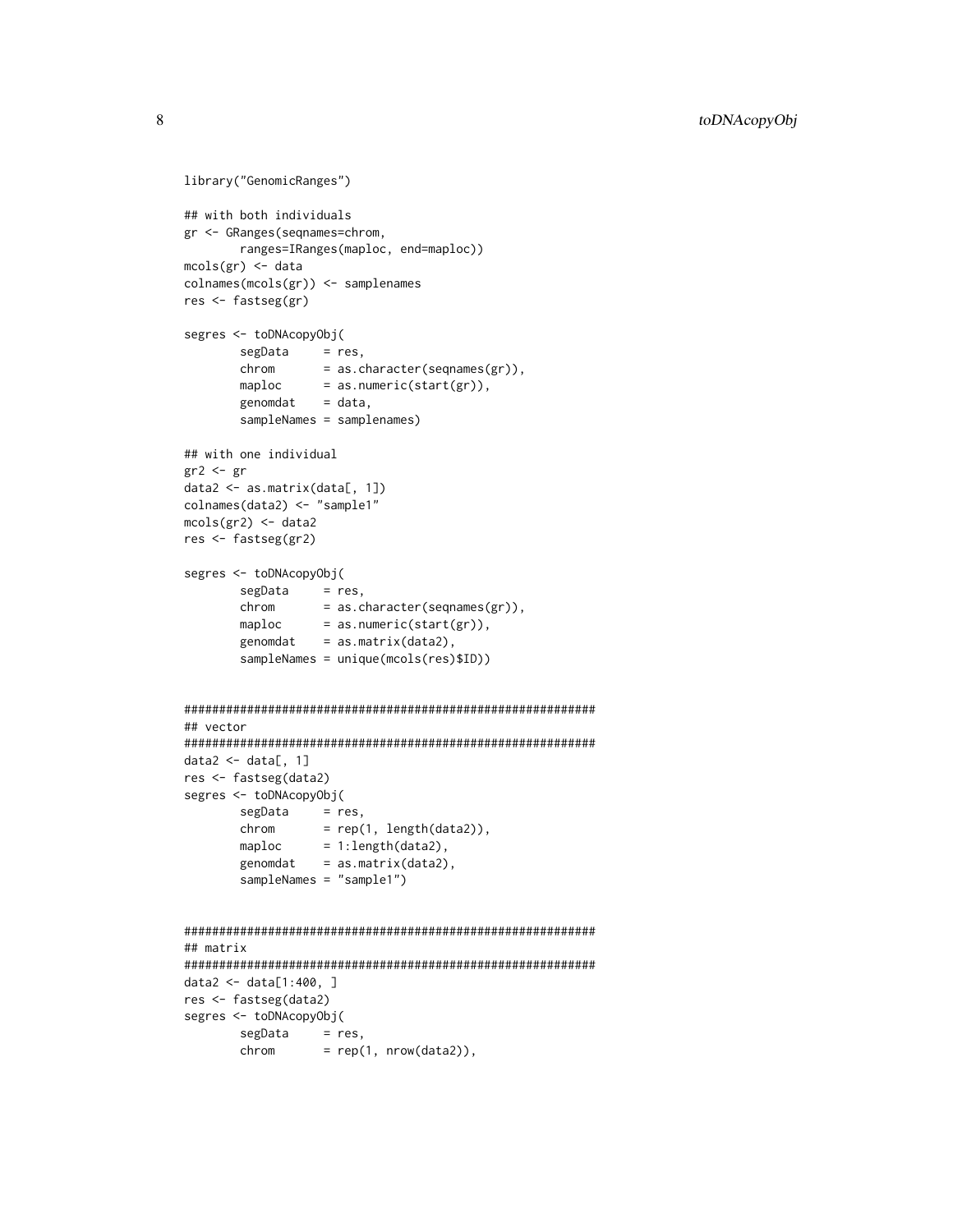toDNAcopyObj

| maploc   | $= 1:$ nrow(data2),             |
|----------|---------------------------------|
| genomdat | $=$ as.matrix(data2),           |
|          | $sampleNames = colnames(data2)$ |

### plot the segments 

library(DNAcopy) plot(segres)